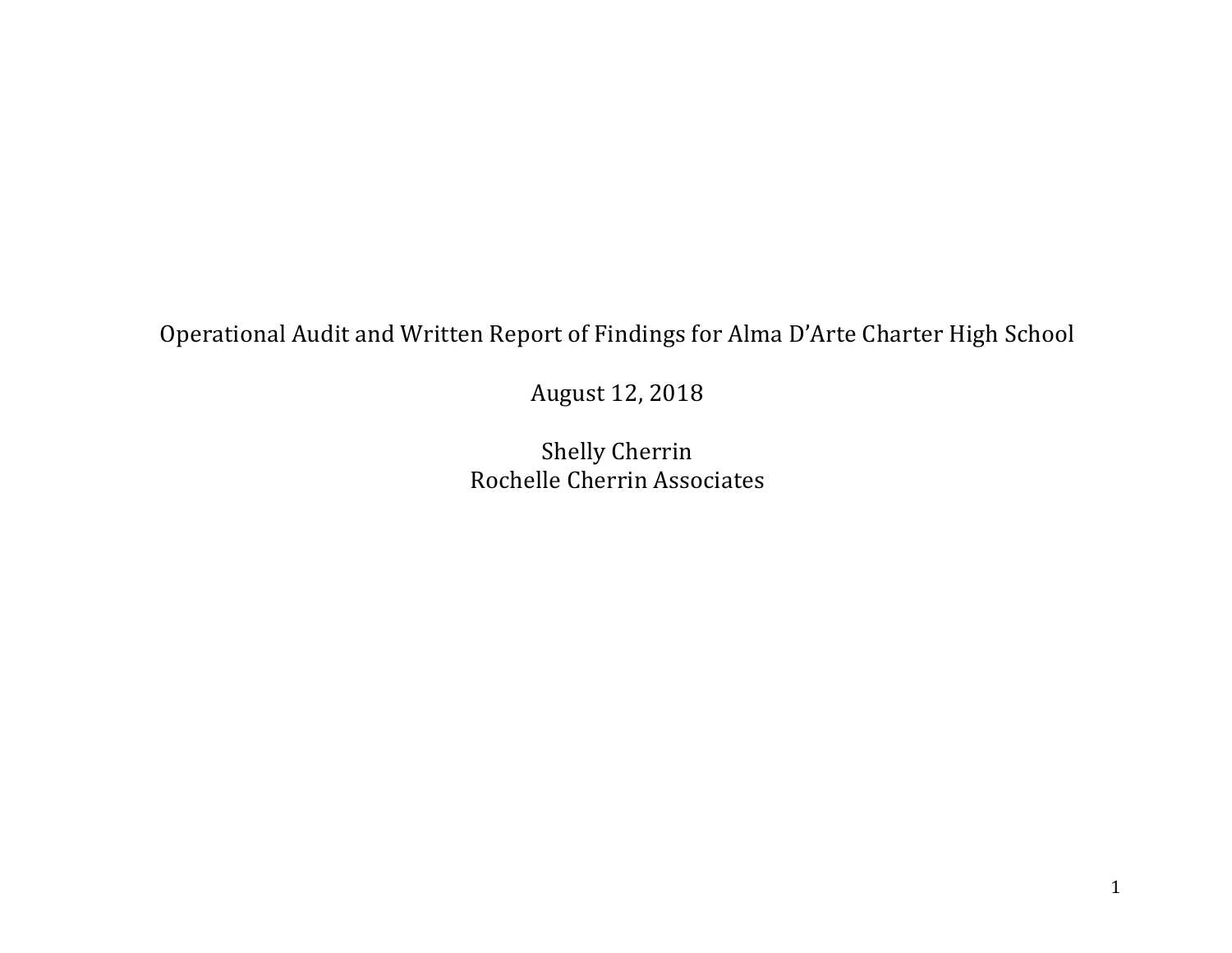# Operational Audit and Written Report of Findings for Alma D'Arte Charter High School

The Operational Audit took place between July 23, 2019 and August 9, 2019. The purpose of this project was to conduct a thorough review of operational and Governing Council practices, policies and systems of the school. In addition, the review entailed examining and evaluating academic structures, systems and policies to support Special Education students and English Learners. 

The following documents were supplied to me to review: Charter School Division (CSD) Site Visit Reports from October, 2018 and April 2019, Corrective Action Plans (CAP) submitted by the school, beginning January 2019, reports from the Special Education Bureau and the Language and Culture Bureau, and correspondences from and between the Public Education Commission (PEC) and the School. I also reviewed minutes from Public Education Commission meetings from November, 2018 – June, 2019. In addition, I attended a meeting with representatives of the School and members of the Special Education Bureau on July 26 at the PED. On August 7, I conducted a site visit at the school where I met with the Governing Council President (Gene Elliott), the school's new Head Administrator (Dr. Dan Lere), and the Special Education and ELL Coordinators. During this visit I reviewed all requested documents (listed in Governing Board Section) and was also provided with Agendas and Minutes from the 2018-2019 school year. Prior to my site visit, I reviewed the school's Bylaws.

For the purposes of this review, I have constructed charts that summarize the concerns and items that needed to be addressed for each area: Education Plan: English Language Learners; Education Plan: Students with Special Needs; Governance & Reporting: OMA, Policies and Training, and Governance & Reporting: Evaluation of Head Administrator. Summaries of my findings precede each chart.

Other information to note: There are presently 135 Students this year. This number has been building as only 118 were registered when school began. About 25 students are new to the school. The school is fully staffed with teachers with the exception of one Special Education Teacher. Dr. Lere is currently interviewing for this position, and hopes to fill it in the near future. Dr. Lere and the El and Special Education Coordinators are new to the school this year. The school does not presently have a Chief Procurement Officer, but the Head Administrator is presently enrolled in courses so he can take on that role. The school does not presently have a STARS Coordinator. The Head Administrator is consulting with staff at the PED to learn STARS and will share this knowledge and responsibility with other appropriate staff, including the EL and Special Education Coordinators.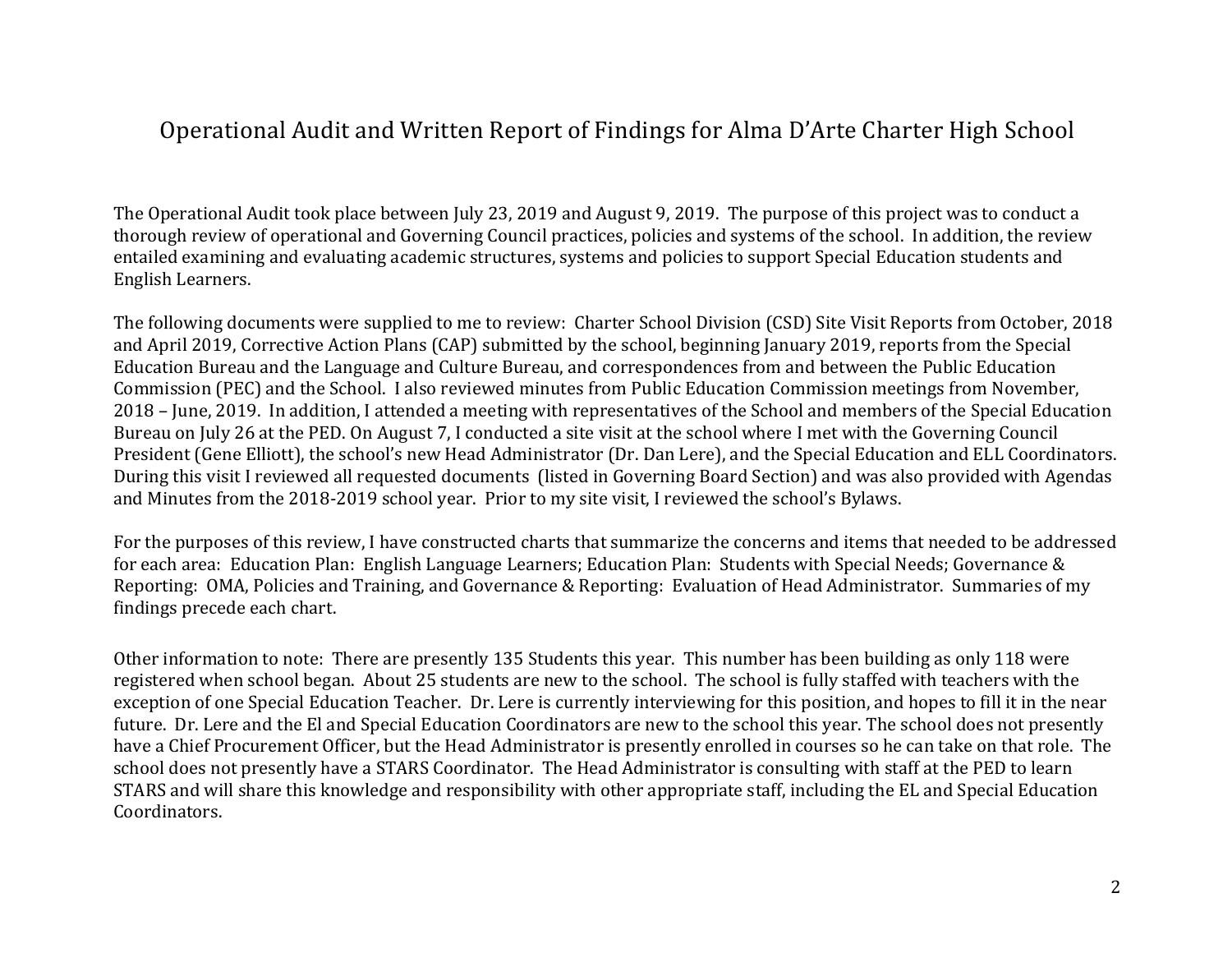## **Education Plan: English Language Learners**

#### SUMMARY

In January 2019, the school submitted a Corrective Action Plan to the Public Education Commission to address the PEC's concerns in the area of identifying, serving, assessing and monitoring English Language Learners. The PEC found that this CAP lacked specificity and noted ongoing concerns about the school's inability to adequately address the deficiencies. A subsequent document addressing the CAP items was submitted by the school in March, and was reviewed by the Language and Culture Division staff. In April, the CSD conducted a site visit. Both the Language and Culture Division staff and the CSD April Site Visit team revealed similar concerns surrounding identifying, servicing, notifying and assessing English Learners, as well as monitoring those students who have been exited. In a document the school later submitted titled "CORRECTIVE ACTION PLAN TO ADDRESS CONCERNS DRAFT Updated April 16, 2019," the school addressed the concerns in the areas identified by the PEC, the Language and Culture Division, and the CSD. In addition to addressing the concerns stated, the School presented a comprehensive Training and Professional Development Plan in this April DRAFT CAP. The information presented in the updated CAP was detailed and comprehensive, including actions, timeframes and responsible parties, and appears to be in alignment with rules stated in the Charter School Division April Monitoring Instrument Item Report and in the review from the Language and Culture Division.

August 7 Site Visit: The EL Coordinator is new to this position. He had previously been teaching Spanish. At this visit, we reviewed the 4/16 CAP, which Dr. Lere and the EL Coordinator were not familiar with. Dr. Lere had a binder with what appeared to be a few renditions of the CAP that the previous HA had submitted (or was going to submit) to the PEC. The 4/16 CAP appeared to be the final draft. Although the El Coordinator was unfamiliar with this latest CAP, he has already taken steps that are in alignment with it. He has a begun to identify the EL status of the new students by reviewing old cum files (there are approximately 14 new students – all from within the state), and will work to learn STARS so the appropriate screens can be reviewed, as well. Notification letters were sent to all students who are eligible for support/services and filed in student cum folders. He has begun providing services per the information he presently has, and will continue to work with students to assess if more support is needed. As the need grows, the level of services and supports will "grow" as well.

See supporting details below.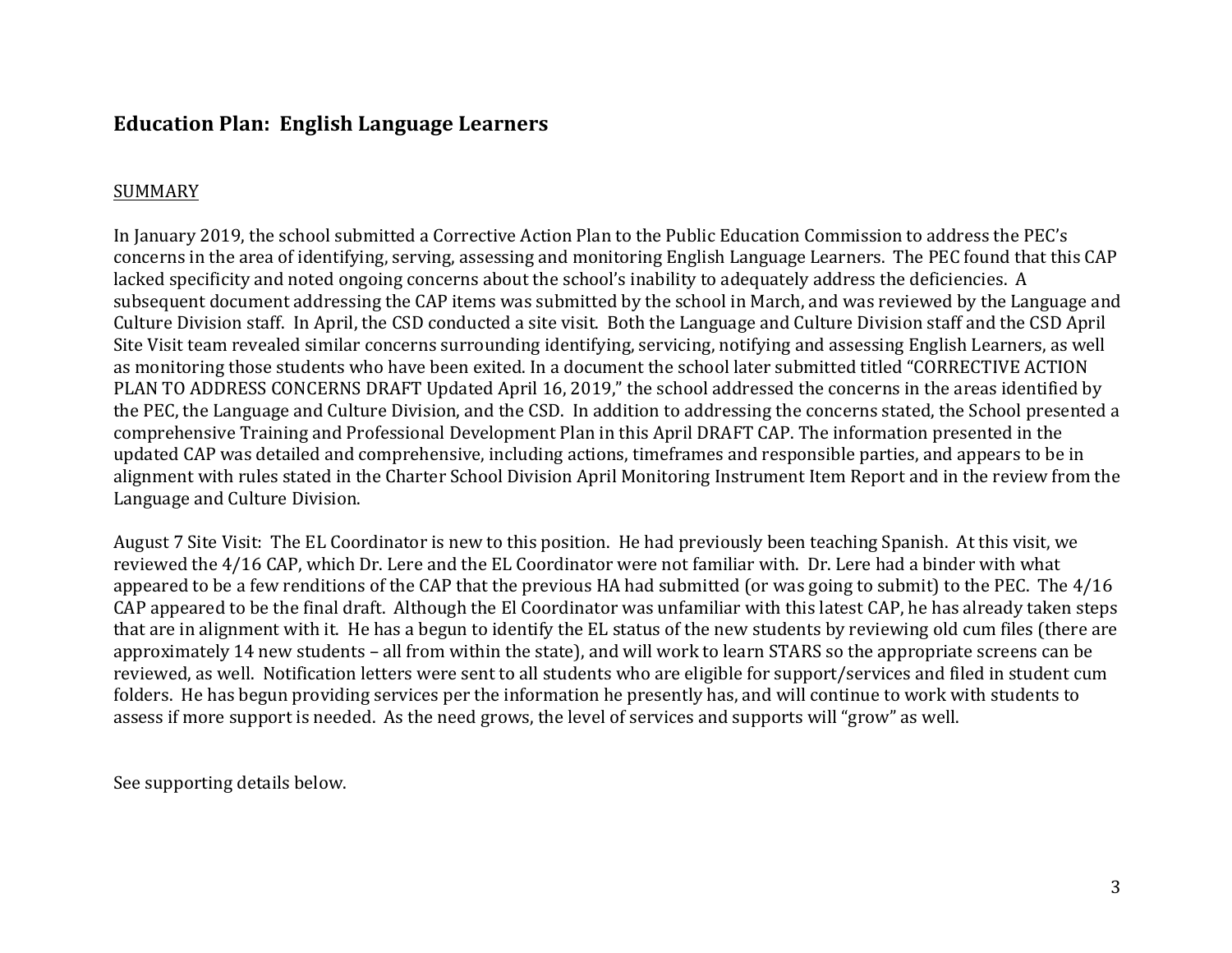| Alma response to 3/21<br><b>PEC Notice of Concern</b><br>for Noncompliance                                                                                                                                                                                                                                                          | 3/31 Language and<br><b>Culture Division</b><br><b>Review of School's</b><br>Response                                                                                                                                                               | 4/8 CSD Site Visit Report                                                                                                                                                                                                                                                                                                                                                                                                                                  | 4/16 ALMA Updated CAP                                                                                                                                                                                                                                                                                                                                                                                                                                                                                                                                                                                                                     | <b>8/19 Visit</b>                                                                                                                                                                                                                                                                                                                                                                                                                                                                                                                                     |
|-------------------------------------------------------------------------------------------------------------------------------------------------------------------------------------------------------------------------------------------------------------------------------------------------------------------------------------|-----------------------------------------------------------------------------------------------------------------------------------------------------------------------------------------------------------------------------------------------------|------------------------------------------------------------------------------------------------------------------------------------------------------------------------------------------------------------------------------------------------------------------------------------------------------------------------------------------------------------------------------------------------------------------------------------------------------------|-------------------------------------------------------------------------------------------------------------------------------------------------------------------------------------------------------------------------------------------------------------------------------------------------------------------------------------------------------------------------------------------------------------------------------------------------------------------------------------------------------------------------------------------------------------------------------------------------------------------------------------------|-------------------------------------------------------------------------------------------------------------------------------------------------------------------------------------------------------------------------------------------------------------------------------------------------------------------------------------------------------------------------------------------------------------------------------------------------------------------------------------------------------------------------------------------------------|
| Language Usage Survey -<br><b>Identify English Language</b><br>Learners:<br>The School conducted a<br>review of all student files<br>and STARS, and identified<br>14 "potential" Els.<br>They contacted previous<br>schools for more in-<br>formation, and stated they<br>were up to date with all EL<br>potential identifications. | No Language Usage Survey<br>(LUS) or STARS data is<br>available.<br>If LUS was given, the use<br><b>WIDA Screener</b><br>administered to determine<br>Language Proficiency was<br>not evident.                                                      | Documentation of ELL Eligibility<br>of students for transfer and/or<br>original HLS/LUS forms was not<br>available in 5 student folders.<br>School officials stated they did not<br>know how to use forms.<br>Eligibility could not be confirmed<br>through STARS, and STARS<br>research was not done to attempt<br>to fill in the form.<br>School-created Home Language<br>Survey (HLS) forms were given to<br>students who were not new to the<br>state. | The CAP appears to address<br>issues in this area. The School<br>requests records from prior<br>schools and reviews the<br>Student Display screen-<br>Assessment Facts in STARS.<br>Information is documented<br>and placed in student cum<br>folders in lieu of the LUS.<br><b>Students new to New Mexico</b><br>are given the state-approved<br>LUS.<br>Students in need of language<br>assistance services will be<br>identified and parents notified<br>within 30 calendar days after<br>the beginning of the school<br>year, or within two weeks of<br>initial enrollment if not<br>enrolled at the beginning of<br>the school year. | STARS reports and<br>review of student<br>folders have not been<br>accessed. There is no<br><b>STARS Coordinator as</b><br>the previous<br>coordinator recently<br>left this position. Dr.<br>Lere has been taking<br>care of reporting since<br>the departure of the<br>previous coordinator.<br>The Code will be given<br>to new EL Coordinator<br>to check into STARS to<br>find other<br>information. Dr. Lere<br>will work with him to<br>become familiar with<br>STARS and screens as<br>well as determining if<br>students had been<br>exited. |
| English Language<br><b>Proficiency Screening</b><br>Assessment:<br>The school will use<br>ACCESS online, the WIDA<br>Screener, and compare<br>scores to STARS data.<br>The School will annually<br>administer the WIDA                                                                                                              | The school demonstrates<br>confusion about the WIDA<br>Screener and ACCESS -<br>when they are<br>administered and how they<br>are used:<br>The ACCESS Test on line is<br>stated as assessment to<br>determine language<br>proficiency, but the WIDA | Use of the WIDA Screener and<br>ACCESS was not specifically<br>addressed in this report, however,<br>the CSD team explained the<br>process to the then Head<br>Administrator, several Governing<br>Board members and at least three<br>staff members. The school's<br>major responsibilities or steps<br>regarding ELL status were listed<br>on the Site Visit Monitoring                                                                                  | Use of the WIDA Screener and<br><b>ACCESS</b> was sufficiently<br>addressed in the CAP.<br>For students with an answer<br>on the LUS that is other than<br>English, the Registrar will<br>notify the ELD Coordinator<br>who will screen the student<br>using the WIDA Screener.                                                                                                                                                                                                                                                                                                                                                           | CAP adequately<br>addresses the concern<br>of confusion about<br>WIDA Screener and<br><b>ACCESS</b><br>administration. The<br>new EL Coordinator<br>had a clear<br>understanding of the<br>difference between<br>the WIDA Screener                                                                                                                                                                                                                                                                                                                    |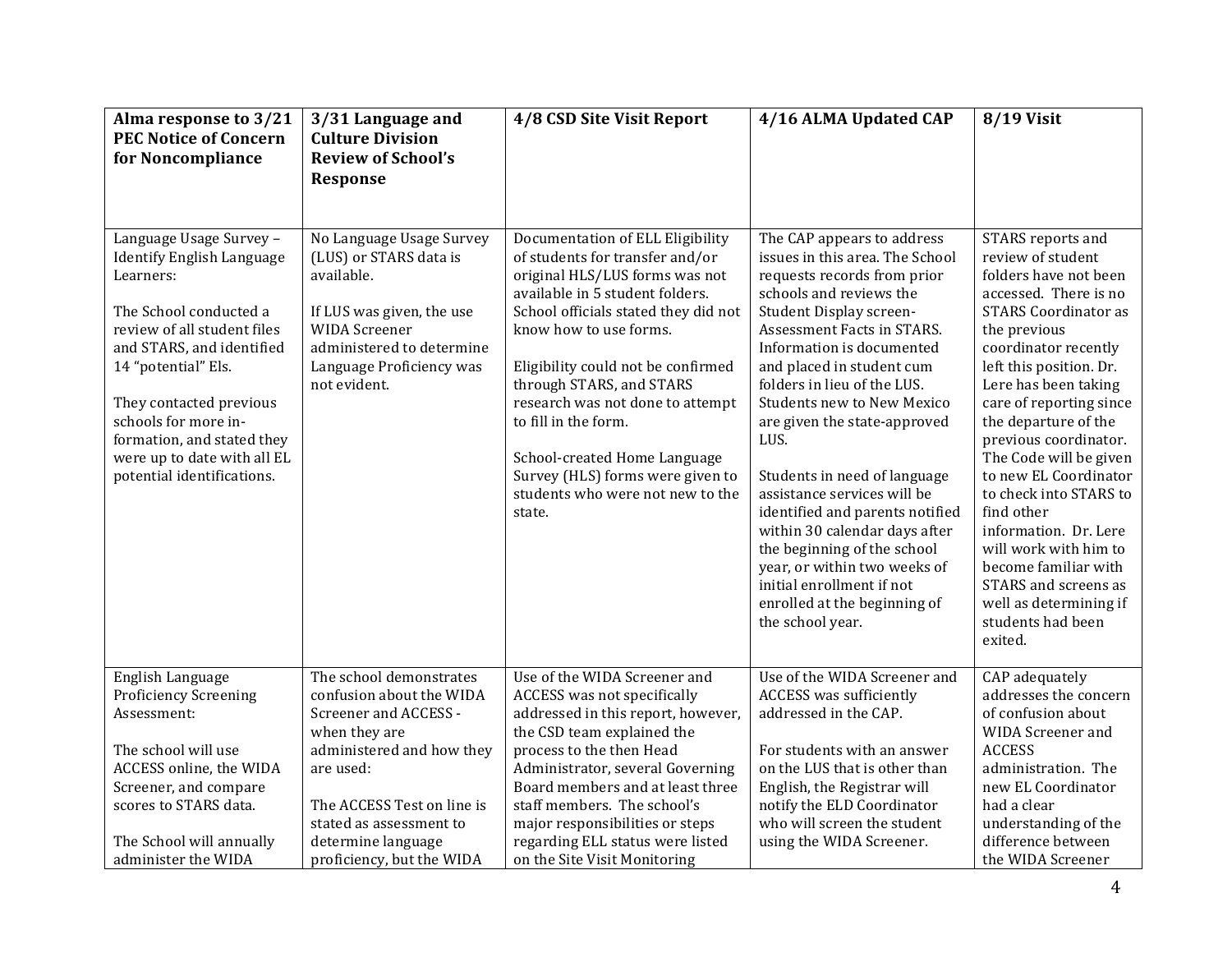| Screener ACCESS for<br>students who have not yet<br>tested out of EL service.<br>The NMAPA or Alternate<br><b>ACCESS Test for ELs will</b><br>be administered to<br>students with severe<br>cognitive disabilities until<br>they are proficient.                                                     | Screening is the<br>assessment.<br>Use of ACCESS for Ells given<br>to "potential" learners, but<br>it is used for all current Els.<br>Exit criteria for ACCESS for<br>ELLs is incorrect.<br>Alternate ACCESS<br>assessment for students<br>with severe disabilities is<br>administered (not ACCESS<br>or NMAPA as stated by<br>school).                                                 | Instrument Item Report.<br>The April 2019 visit did not<br>address the area of students with<br>cognitive disabilities and the<br>Alternate ACCESS Assessment. | Students with cognitive<br>disabilities who also take the<br>NMAPA Assessment can take<br>the Alternate ACCESS<br>Assessment if this is specified<br>in their IEP.                                                                                                                                                                                                                                                                                                                                                                                                                                                                                                      | and ACCESS as well.                                                                                                                                                                                                                                                                                 |
|------------------------------------------------------------------------------------------------------------------------------------------------------------------------------------------------------------------------------------------------------------------------------------------------------|-----------------------------------------------------------------------------------------------------------------------------------------------------------------------------------------------------------------------------------------------------------------------------------------------------------------------------------------------------------------------------------------|----------------------------------------------------------------------------------------------------------------------------------------------------------------|-------------------------------------------------------------------------------------------------------------------------------------------------------------------------------------------------------------------------------------------------------------------------------------------------------------------------------------------------------------------------------------------------------------------------------------------------------------------------------------------------------------------------------------------------------------------------------------------------------------------------------------------------------------------------|-----------------------------------------------------------------------------------------------------------------------------------------------------------------------------------------------------------------------------------------------------------------------------------------------------|
| Screening and Assessment:<br><b>Parent Notification:</b><br>The school's response<br>states parents will receive<br>results of the WIDA<br>ACCESS administered<br>March 5-8, 2019, and a<br>notification of letter of<br>English Learners upon<br>initial identification and<br>annually thereafter. | The timeframe for the<br>notification letter of Els<br>upon initial identification<br>was not stated.<br>Initial notification letters<br>must be sent home within<br>the first 30 days of the<br>beginning of the school<br>year, or 14 days after<br>registering a student during<br>the school year.<br>ACCESS for ELLs results -<br>where these results are<br>stored is not stated. | An Initial notification letter was<br>provided, but not an annual one.                                                                                         | The CAP adequately addresses<br>the use and storage of the<br>Notification Letters. Samples<br>were provided in both English<br>and Spanish.<br>Parent notification is prepared<br>by the ELD Coordinator and<br>sent home by the Registrar<br>with WIDA Screener results,<br>program recommendations,<br>and available program and<br>service options. An option to<br>opt out of EL services is<br>included in the notification.<br>Students and<br>parents/guardians are notified<br>of placement status within 14<br>days of WIDA administration.<br>ACCESS is given annually until<br>or unless the student scores a<br>5.0 or better.<br>Parents will be notified | <b>Copies of Annual</b><br>Notification letters<br>were produced with<br>ACCESS scores.<br>Notice to OPT out of<br>Participation in EL<br>program and/or<br>Language Support<br>Services were<br>produced as well as<br>a letter to opt-in.<br>Copies are placed in<br>the Student Com.<br>Folders. |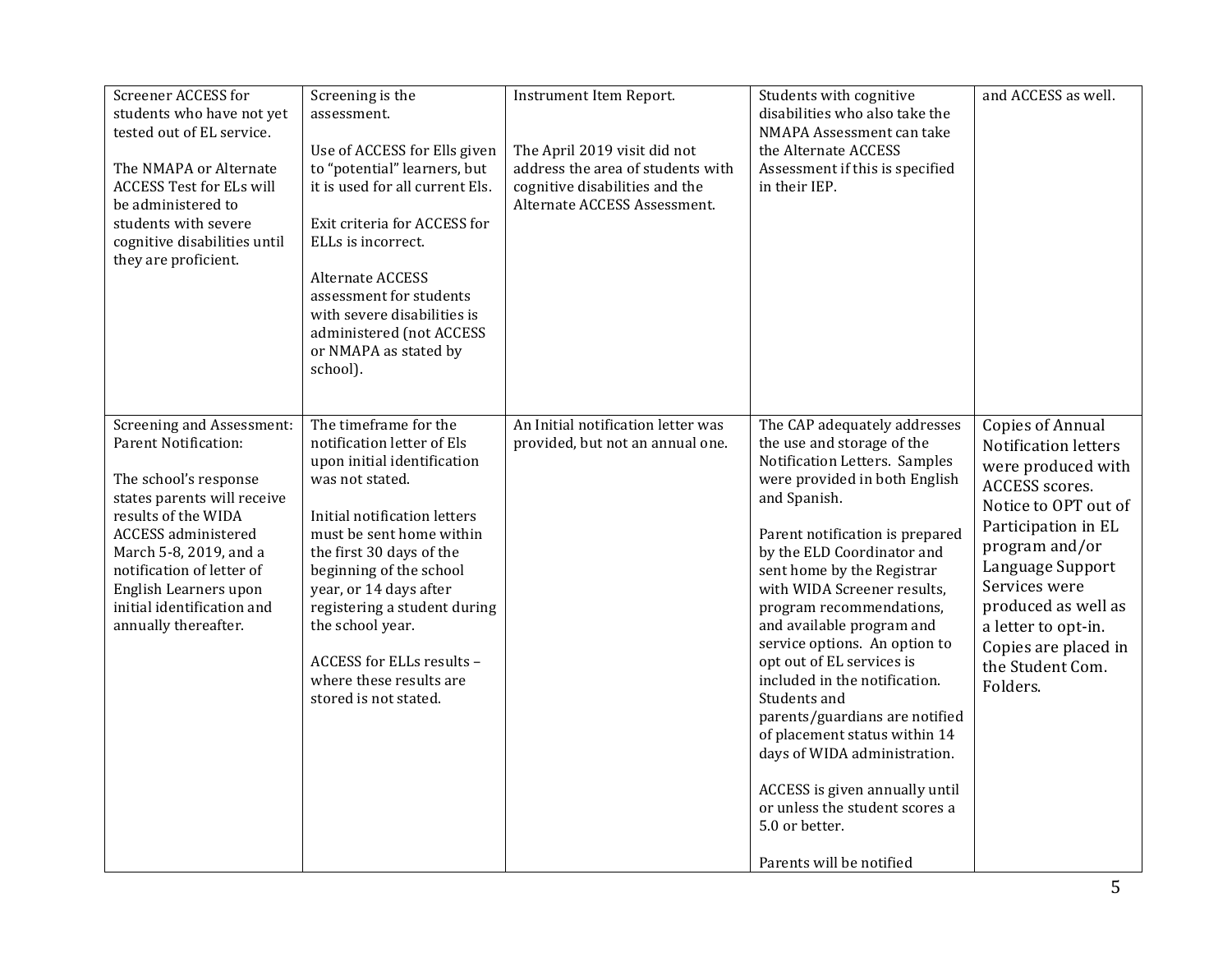|                                                                                                                                                                                                                                                                                                                                                                                                                                                                                                   |                                                                                                                                                                                                                                                                                                                                             |                                                          | annually that their student is<br>eligible for EL services,<br>services offered by the school,<br>and an option to opt out.<br>Annual WIDA ACCESS scores<br>will also be provided.<br>All information stated above,<br>including progress-<br>monitoring documents for<br>exited students, are filed in<br>student cum folders.<br>Samples of Notification Letters<br>were submitted with the June<br>4 school's correspondence to<br>Commissioner Gibson.                                                  |                                                                                                                                                                                                                                                                                                                                                                                                                                                    |
|---------------------------------------------------------------------------------------------------------------------------------------------------------------------------------------------------------------------------------------------------------------------------------------------------------------------------------------------------------------------------------------------------------------------------------------------------------------------------------------------------|---------------------------------------------------------------------------------------------------------------------------------------------------------------------------------------------------------------------------------------------------------------------------------------------------------------------------------------------|----------------------------------------------------------|-------------------------------------------------------------------------------------------------------------------------------------------------------------------------------------------------------------------------------------------------------------------------------------------------------------------------------------------------------------------------------------------------------------------------------------------------------------------------------------------------------------|----------------------------------------------------------------------------------------------------------------------------------------------------------------------------------------------------------------------------------------------------------------------------------------------------------------------------------------------------------------------------------------------------------------------------------------------------|
| <b>English Learner Programs:</b><br>Linguistic and Cultural<br>Support for EL Learners:<br>School describes how it is<br>supporting "potential"<br>students until students are<br>proficient.<br>School states it is offering<br>ELD self-contained courses<br>for Math and ELA.<br>ELA-ELD integrated<br>classes are co-taught.<br>ELA teacher (TESOL<br>endorsed) pushes in to<br>support other ELA and<br>Math teachers for ELD.<br>Program also includes<br>Maintenance Bilingual<br>Spanish. | Statement about how<br>"potential" students are<br>supported - use of the<br>word "potential" unclear.<br>Alma offers ELD self-<br>contained courses for Math<br>and ELA - it is unclear how<br>these classes are helping<br>students to attain English<br>language proficiency and<br>learn class content while<br>still learning English. | There was no evidence of ELD<br>services being provided. | For students identified as EL's<br>and who have not opted out,<br>they will be placed in either<br>the Beginner (Levels 1-2) or<br>Intermediate/Advanced Levels<br>(Levels 3-4) ELD Courses.<br>Students who have an overall<br>composite of 5.0, or better on<br>ACCESS, will be considered<br>exited EL, and will be placed<br>on a monitoring status for 2<br>years.<br>The CAP provided a<br>comprehensive description of<br>ELD classes offered to<br>Beginner, Intermediate, and<br>Advanced students | 14 students have been<br>identified. Beginner<br>ELD blocks are being<br>provided to 4 students<br>1.5 hours per day,<br>based upon ACCESS<br>scores. Next week, the<br>EL coordinator will<br>begin to push into<br>classrooms to support<br>students and assess if<br>they need more<br>support. Intermediate<br>and Advanced classes<br>will be developed as<br>needed, and will be<br>taught by ELD<br>Coordinator (who is<br>TESOL endorsed). |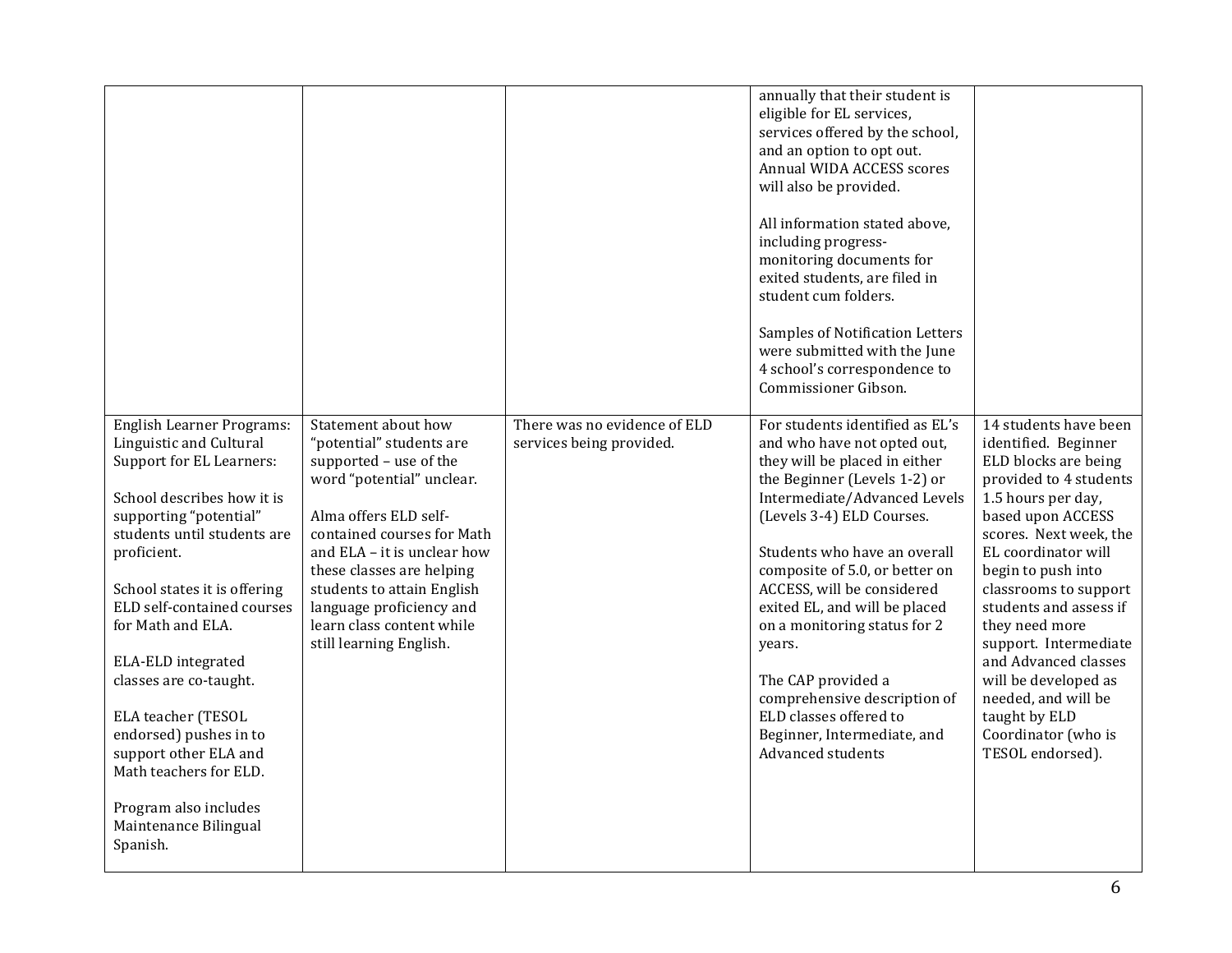| Monitoring and Data        | The School reviewed all      | No response from CSD Team | WIDA ACCESS domain-specific     | The ELD Coordinator    |
|----------------------------|------------------------------|---------------------------|---------------------------------|------------------------|
| Analysis:                  | files and identified 14      |                           | scores for ELs will be annually | shared ELD syllabi he  |
|                            | "potential" ELs, and created |                           | reviewed by the ELD             | developed that are     |
| The school previews data-  | a list of those to monitor.  |                           | Coordinator. A breakdown of     | individualized per the |
| driven platforms, and is   | "Potential" ELs is unclear.  |                           | the scores (reading, listening, | needs of each student  |
| currently using Edulastic. |                              |                           | writing and speaking) will be   | They are written in    |
|                            |                              |                           | shared with the teachers who    | both English and       |
| Student grades are         |                              |                           | teach that particular student,  | Spanish, updated with  |
| monitored in PowerSchool   |                              |                           | and that information placed in  | progress notes, and    |
| and in Advisory.           |                              |                           | the student's cum folder.       | are shared with both   |
|                            |                              |                           |                                 | students and parents.  |
| Exited students are        |                              |                           | Progress monitoring             |                        |
| monitored for two years    |                              |                           | documents for exited students,  |                        |
| after exit through ZAP,    |                              |                           | are filed in student cum        |                        |
| progress reports and       |                              |                           | folders.                        |                        |
| grades in Power School     |                              |                           |                                 |                        |
|                            |                              |                           |                                 |                        |
| Domain Specific ACCESS     |                              |                           |                                 |                        |
| scores are shared with     |                              |                           |                                 |                        |
| Ell's teachers yearly and  |                              |                           |                                 |                        |
| compared to previous       |                              |                           |                                 |                        |
| years.                     |                              |                           |                                 |                        |
|                            |                              |                           |                                 |                        |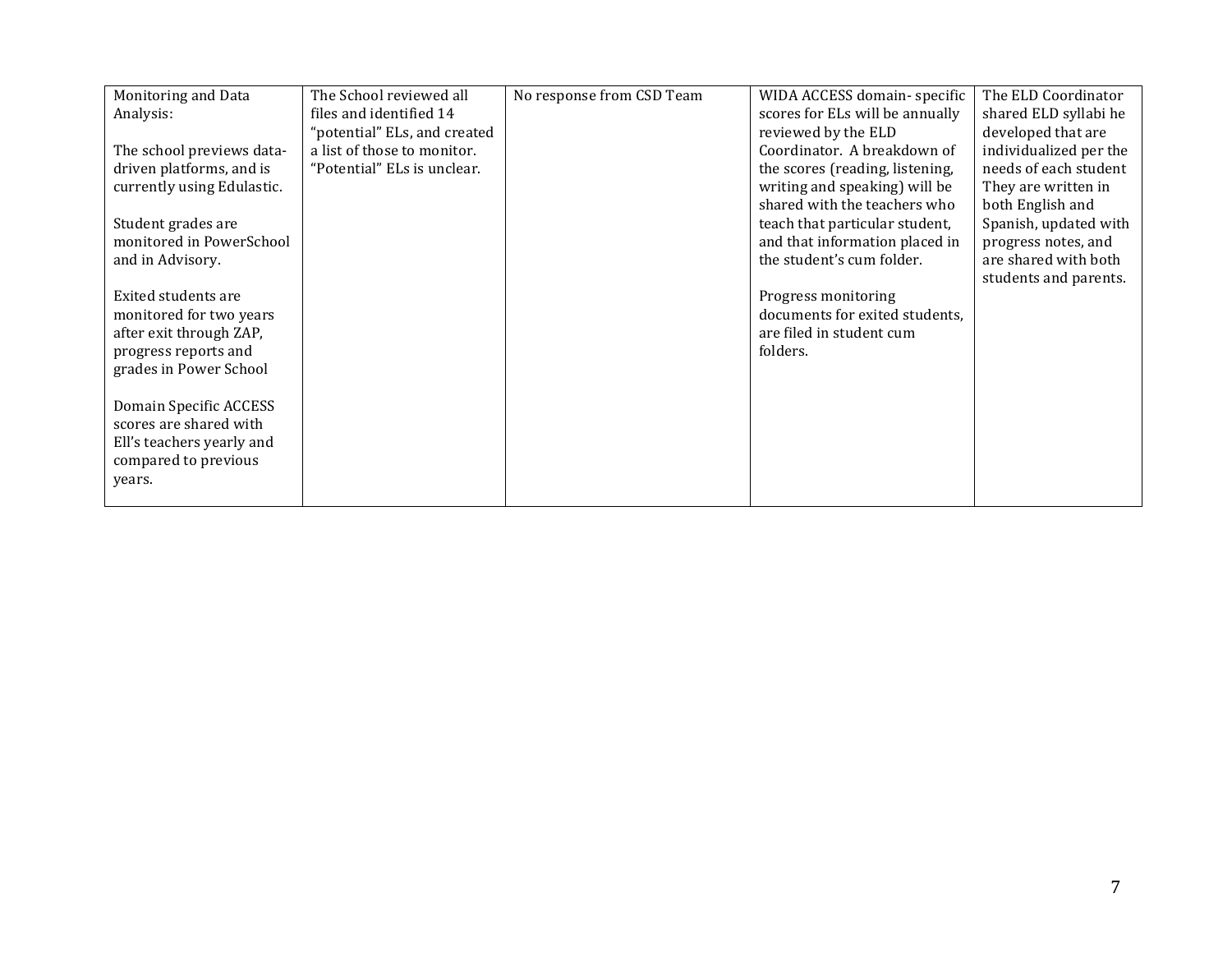### **Education Plan: Students With Special Needs**

#### SUMMARY

In January 2019, the school submitted a Corrective Action Plan to the Public Education Commission to address the PEC's concerns in the area of servicing students with special needs. The PEC found that this CAP lacked specificity and did not adequately address the stated concerns. Subsequent documents were submitted by the school to the PEC and reviewed by the Special Education Bureau, who found continuing issues with the school's proposals. The Commission further requested that the Special Education Bureau review IEPs to determine if the issues had been fixed.

After reviewing all of the information provided by the School, the Special Education Bureau determined the school was failing to provide required special education services, including compensatory services. The review also identified other deficiencies in the development of the IEPs. And, there was insufficient documentation of special education services being provided by the special education teachers.

A meeting was held on July 26, 2019 at the PED Special Education Bureau office. Present at this meeting was the Deputy Director, two Educational Administrators, the Assistant General Counsel for the Bureau, this evaluator, and members of the School. Members of the school included Mr. Elliott, Dr. Lere, the new Special Education Coordinator/Teacher, and the school's legal counsel. The purpose of the meeting was to go over the findings from the IEP review and the report the Bureau submitted to the PEC dated May 4, 2019. The Bureau staff also reviewed the use of service logs to document services. In addition to addressing the findings in the review - concerns, recommendations for compliance, and best practices were discussed. A copy of the report, including the findings and recommendations, was given to the School.

August 7 Site Visit: The Special Education Coordinator/Teacher is new to her position this year and is the only special education teacher on staff. The plan she shared address the above stated issues was confusing and not clearly evident. She provided a schedule of IEP meetings that indicated that IEPs would be conducted 30 days prior to IEP due dates. In order to begin servicing students, she had reviewed all IEPs in an attempt to learn more about the students and their goals, and what services should be provided and where. She stated she is also working with the regular education teachers to learn what their classroom goals are as classroom goals are under-specified on the IEPs. In addition, she stated that information under Present Levels is not specific enough to evaluate the stated goals or to determine "next" goals. She stated that due to incomplete information provided on the current IEPs, she is "working backwards" to determine in what areas students need specialized instruction, and where they need to receive it. Based upon her reviews, she is looking at the percentages listed on the Service Schedules and projecting the minutes that are required for each area of need. She is presently working within the regular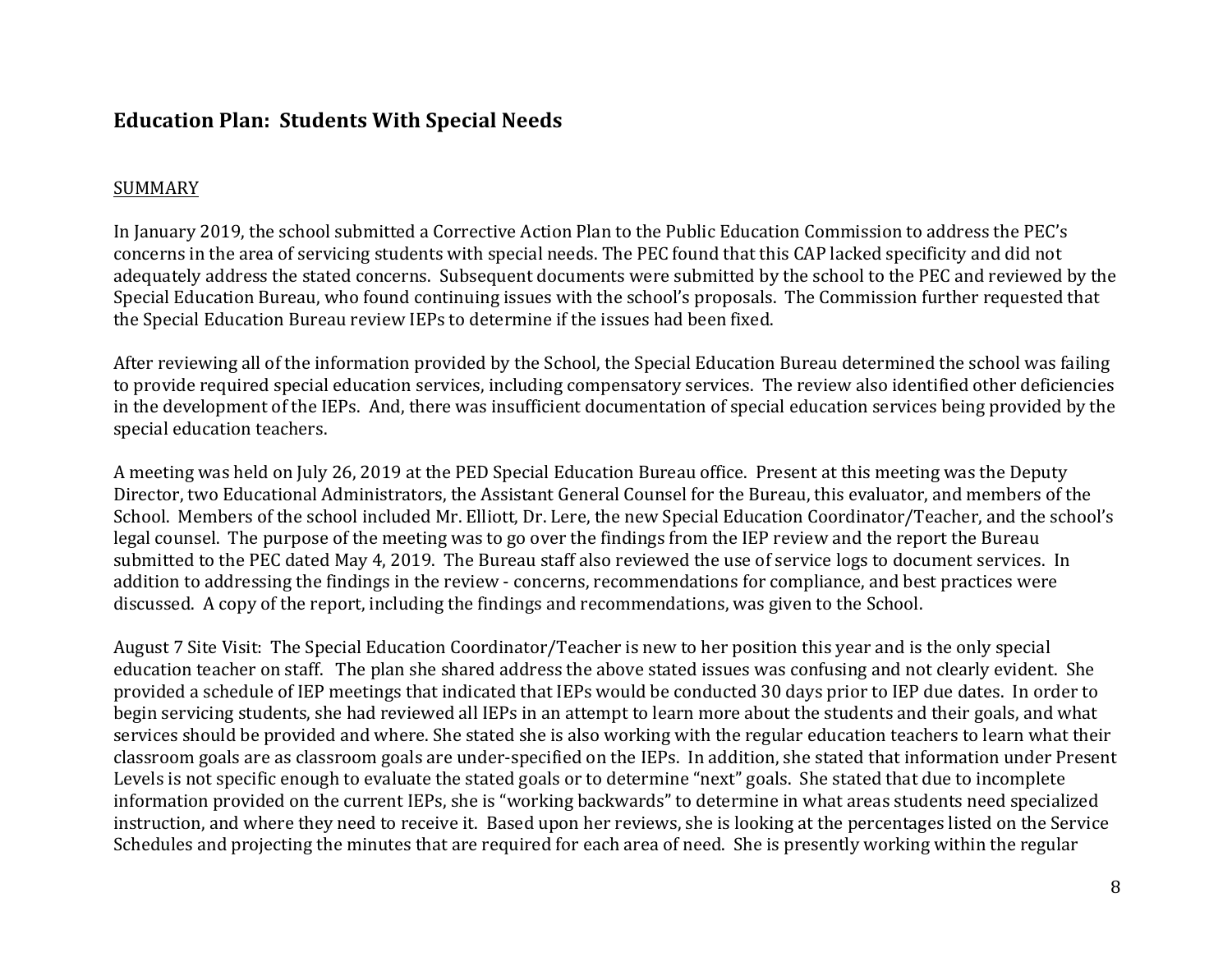education classroom with all of the students, but her plan is to start pulling students out 30 minutes (more or less) every class to work on specialized instruction as stated on the IEP. She is tracking the time she spends with each student on a service log.

Presently, she does not have a plan to re-do the IEPs that are not in compliance due to lack of time., Dr. Lere is planning to hire another special education teacher in the near future.

Compensatory services still need to be investigated. The school plans to reach out to parents and students to determine if any hours are still needed as no documentation of Compensatory Services (other than service logs that ended in May) have been located.

See supporting details below:

| <b>ALMA CAP</b>  | <b>Sped. Bureau Response</b> | CSD 4/19 Site        | May 4 SPED report to the       | 7/26 Review              | <b>August Visit</b>      |
|------------------|------------------------------|----------------------|--------------------------------|--------------------------|--------------------------|
| $1/19$ Items     | to the 3/31 CAP              | <b>Visit Report</b>  | <b>PEC of IEP reviews</b>      | <b>Meeting with SPED</b> |                          |
|                  |                              |                      |                                | <b>Bureau and School</b> |                          |
| Ensure all IEPs  | The school appears to        | The IEP files        | IEPs were reviewed for all     | Recommendations for      | An IEP schedule was      |
| are current and  | making a good faith effort   | reviewed were up to  | students, as were service logs | compliance include:      | produced that            |
| within           | toward compliance,           | date.                | for the Special Education      |                          | reflected IEPs being     |
| compliance:      | however, the following       |                      | Teacher and Ancillary Staff.   | Review all IEPs to       | completed 30 days        |
|                  | concerns were expressed:     | Special education    | The review revealed the        | ensure students are      | prior to when they are   |
| The school       |                              | services were being  | following:                     | receiving specialized    | due. The SPED            |
| states that the  | Students are placed to meet  | provided by a        |                                | instruction in areas of  | Coordinator stated she   |
| 30 IEPs are in   | the model the school is      | contracted special   | Students were identified as    | needs                    | needs 7-10 days to       |
| continuous       | trying to implement. This is | education teacher.   | needing specialized            |                          | complete each IEP. A     |
| compliance, and  | not an IEP Team decision.    |                      | instruction in reading,        | A summary of services    | plan to redo all IEP's   |
| the remaining    |                              | A schedule that      | writing, math, and processing  | and time needs to be     | for accurate service     |
| will be done     | A systematic process for     | indicated pullout    | speed as indicated on their    | documented on PWN.       | schedules has not        |
| when they are    | ensuring the requirements    | and push-in times to | <b>IEPs</b>                    |                          | been developed.          |
| due. All IEPs    | for students with transfer   | support students     |                                | Service logs need to     |                          |
| will be reviewed | of IEPs is not being met.    | was observed.        | 0% of students identified as   | reflect that special     | All IEPs have been       |
| and updated for  |                              |                      | needing specialized            | education services are   | reviewed, She            |
| service levels   | Services are not tracked via | A pull out lab where | instruction in the areas of    | being provided in the    | attempting to            |
| within 30 days   | service logs or another      | a special education  | reading, writing, math or      | special education        | determine services,      |
| of entry.        | method to insure students    | teacher was          | processing speed were          | setting, when            | and is implementing      |
|                  | receive services indicated   | working one-on-one   | provided with this specialized | appropriate.             | services per her         |
| Caseloads will   | in their IEPs.               | with students was    | instruction, as no special     |                          | determination, which     |
| be monitored     |                              | observed.            | education services were        | Individual and group     | is difficult, as current |
| with calendar    | Case management is           |                      | indicated on the service pages | time needs to be         | IEP's do not reflect     |
| and TieNet.      | indicated as a special       |                      | of the IEPs.                   | broken up and tracked    | goals, or                |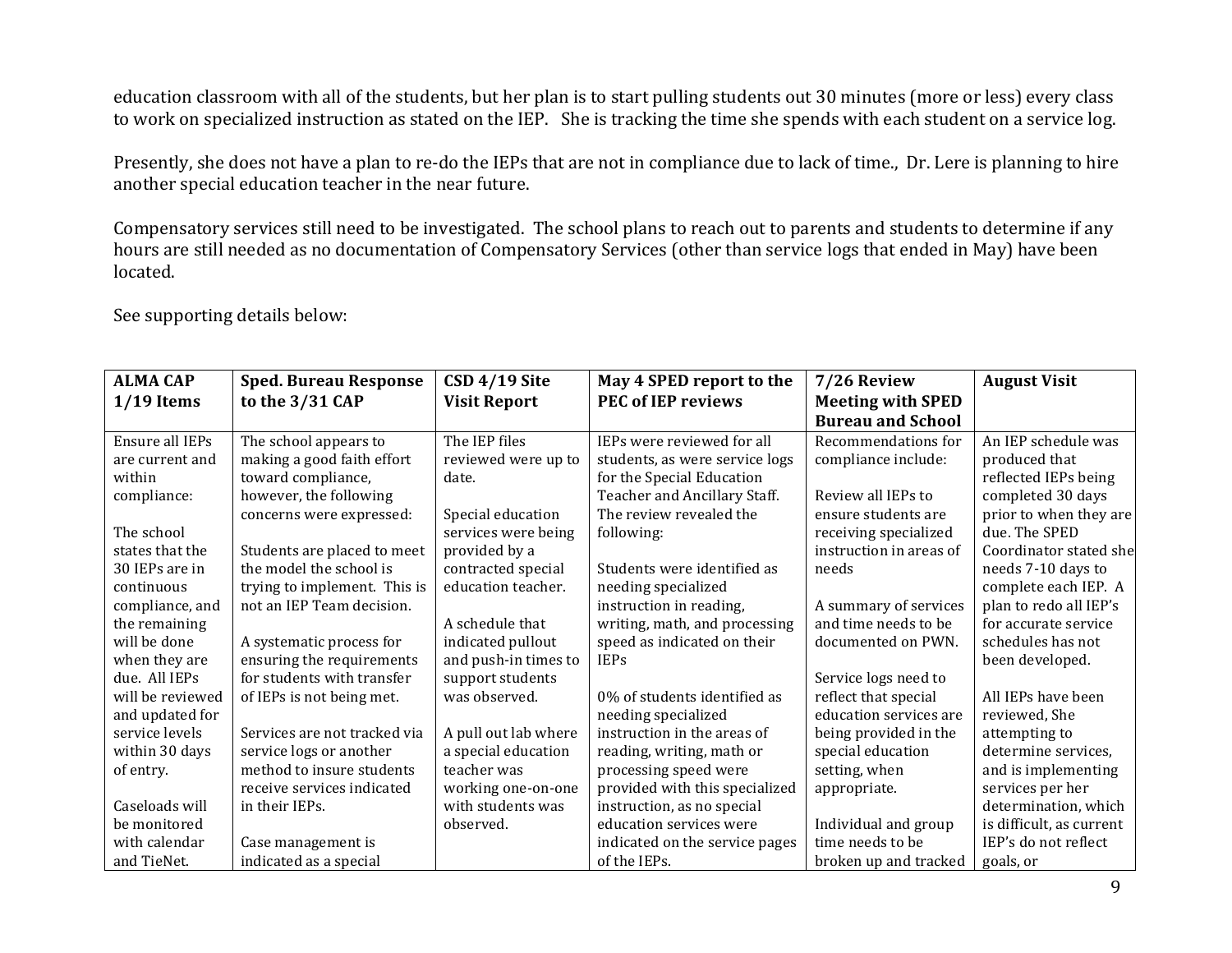|                              | education/and or a related |                                                          | accordingly.            | implementation of                         |
|------------------------------|----------------------------|----------------------------------------------------------|-------------------------|-------------------------------------------|
| Students will                | service.                   | Compensatory services, owed                              |                         | services.                                 |
| receive direct               |                            | to students, was not                                     | Goals need to be        |                                           |
| instruction and              | A system for tracking      | evidenced by service logs.                               | developed for each      | Service logs up until                     |
| support services             | compensatory services is   |                                                          | area of need.           | May suggest that all                      |
| as indicated in              | not apparent.              | Prior Written Notice did not                             |                         | students were caught                      |
| each student's               |                            | summarize the schedule of                                | Reconvene MDT           | up with                                   |
| IEP. The special             |                            | services.                                                | meetings for students   | Compensatory hours.                       |
| education                    |                            |                                                          | who do not have a       |                                           |
| teacher will also            |                            | Listing Case Management as a                             | documented need for     | Remaining hours for                       |
| co-teach and re-             |                            | Special Education and Related                            | specialized             | Compensatory                              |
| teach in                     |                            | Service of Supplementary                                 | instruction.            | services have not                         |
| classrooms with              |                            | Aids and Services is not an                              |                         | been confirmed, and                       |
| a high number                |                            | accurate use of the term.                                | Progress monitoring     | school will check                         |
| of special                   |                            |                                                          | needs to monitor IEP    | with students and                         |
| education                    |                            | The majority of services                                 | Goals.                  | parents to determine                      |
| students.                    |                            | provided were listed as                                  |                         | if they are missing                       |
|                              |                            | "Individual/Group" and were                              | Specialized             | hours.                                    |
| Special                      |                            | not broken up.                                           | instruction must be     |                                           |
| education                    |                            |                                                          | provided to students    | Service logs are being                    |
| teachers will                |                            | Goals for areas of needs were                            | based on needs -        | used. The SPED                            |
| also provide                 |                            | missing.                                                 | students cannot be      | teacher is doing                          |
| support to the               |                            |                                                          | "fit" into the school's | inclusion now and is                      |
| general                      |                            | A need for specialized                                   | educational model.      | indicating how she is                     |
| education                    |                            | instruction was not evidenced                            |                         | spending her time                         |
| teacher for                  |                            | for all students.                                        |                         | between providing                         |
| special needs                |                            |                                                          |                         | specialized                               |
| students.                    |                            | Accommodations were listed.                              |                         | instruction and                           |
|                              |                            | but no goals were indicated                              |                         | support for the RE                        |
| Progress notes               |                            | for the area in which an                                 |                         | classroom work.                           |
| are sent home                |                            | accommodation was listed.                                |                         |                                           |
| quarterly.                   |                            |                                                          |                         | The Sped.                                 |
|                              |                            | Evidence of progress                                     |                         | Coordinator stated                        |
| The school also              |                            | monitoring of IEP goals was                              |                         | ancillary staff use                       |
| states that all              |                            | not evident.                                             |                         | logs, but she is not                      |
| special                      |                            |                                                          |                         | sure who they submit                      |
| education<br>students were   |                            | The school has a model of<br>providing special education |                         | them to or when.                          |
|                              |                            |                                                          |                         |                                           |
| offered                      |                            | support that they fit students                           |                         | Progress towards<br>goals are not updated |
| compensatory<br>services (32 |                            | into.                                                    |                         | on all IEPs. Every                        |
|                              |                            |                                                          |                         | report card period -                      |
| days).                       |                            | Service logs do not reflect                              |                         |                                           |
|                              |                            | time spent with students                                 |                         | parents will get copy                     |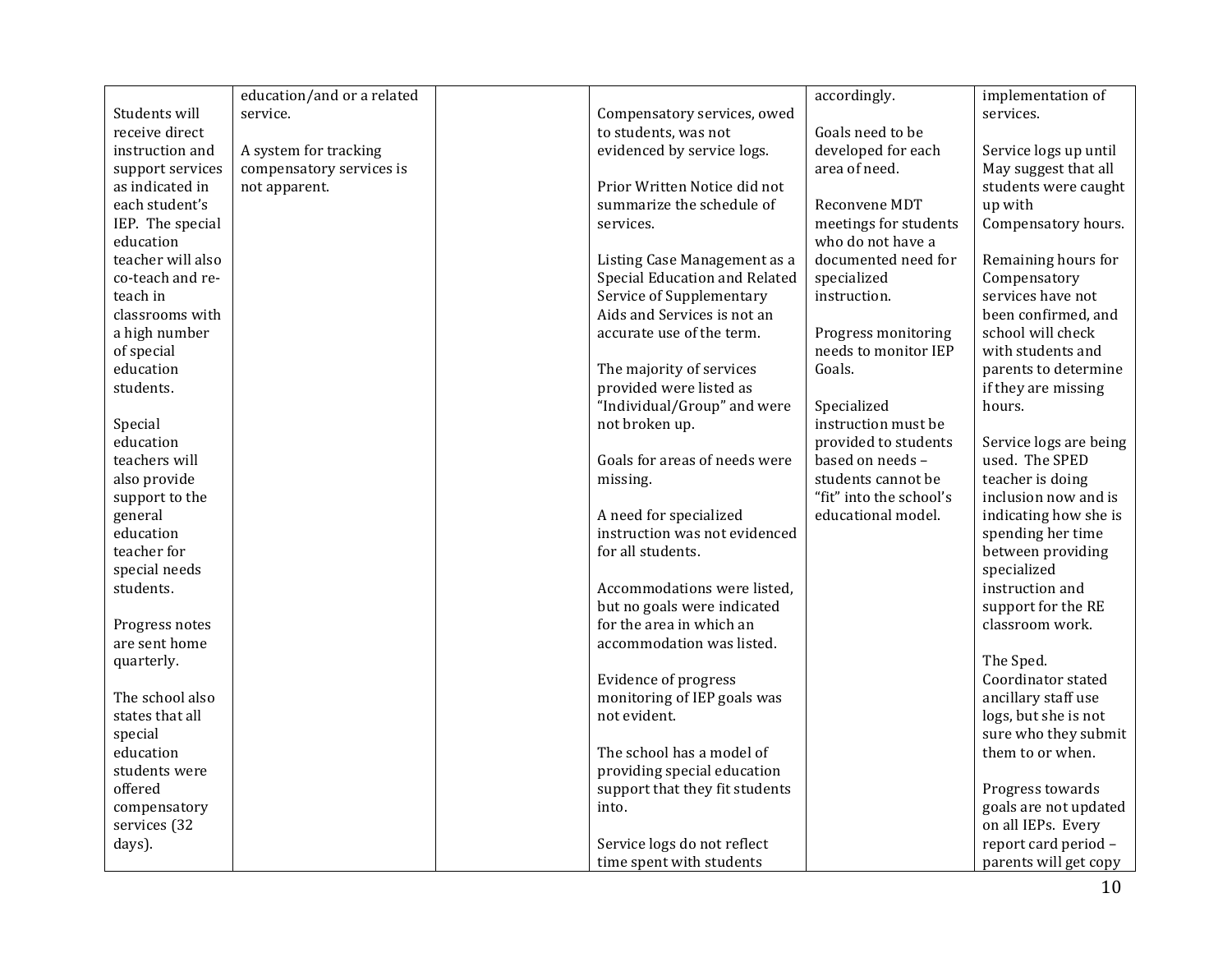|  | receiving services or how the<br>teacher's time was being<br>spent.                                                                                                                                                               | of the progress. |
|--|-----------------------------------------------------------------------------------------------------------------------------------------------------------------------------------------------------------------------------------|------------------|
|  | The service logs provided<br>indicated that 100% of the<br>special education teacher's<br>time is spent in the General<br>Education.                                                                                              |                  |
|  | The service logs did not<br>indicate any of the special<br>education teacher's time was<br>spent providing<br>"Individual/Group Setting<br>Math," "Individual/Group<br>Content Mastery" or<br>"Individual/Group Learning<br>Lab." |                  |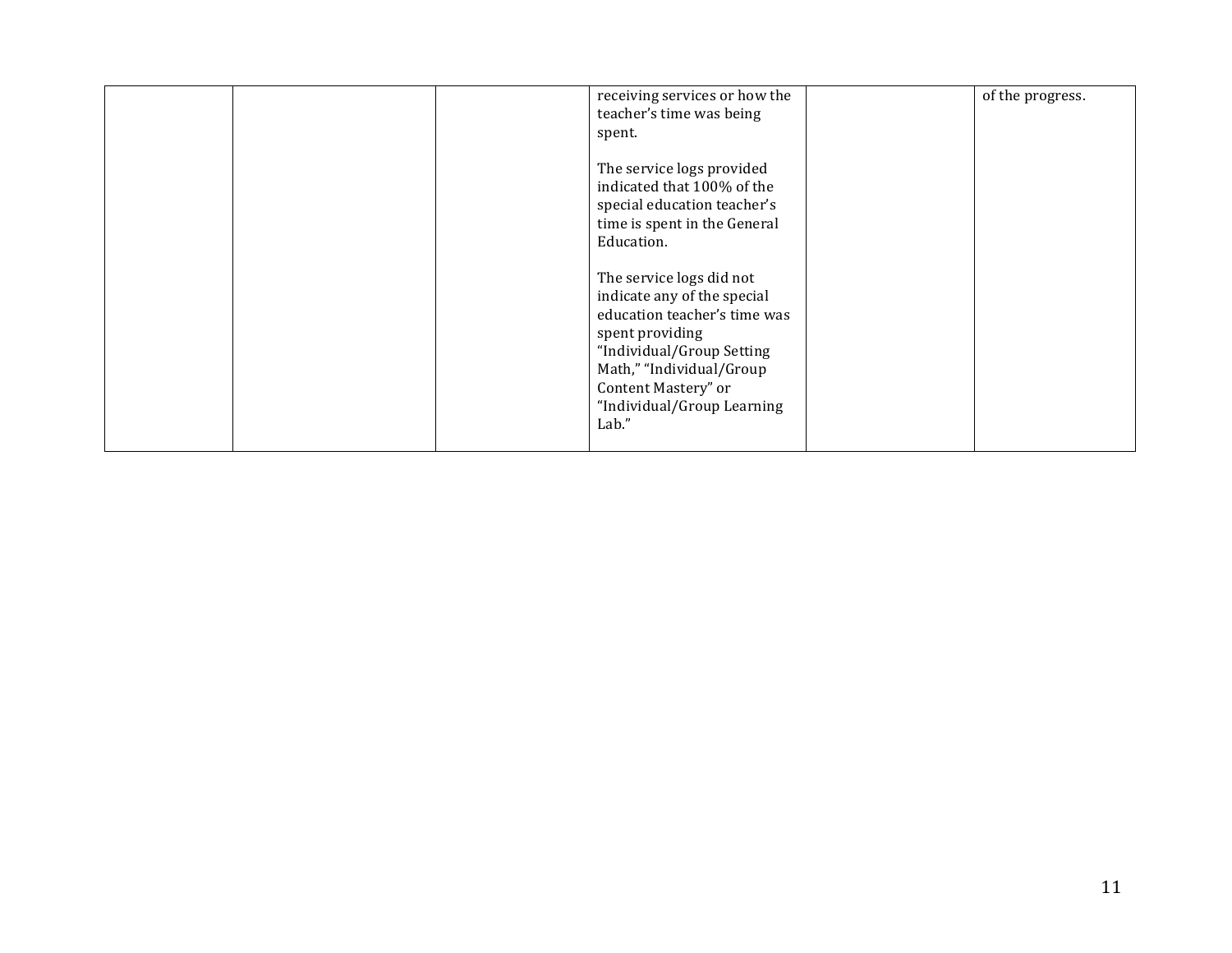### **Governance**

#### SUMMARY

After completing a CSD site visit dated April 8, 2019, the school was given a deadline of June 7, 2019, to provide the following evidence via upload to the Web-EOSS indicator: Conflict of Interest Policy; Anti-Nepotism Policy; and an action plan for OMA compliance. The action plan was to include the following:

- Action steps, persons responsible, and timelines regarding posting of meeting agendas at least 72 hours in advance of all meetings on the school website and in other locations as outlined in the school's OMA Annual Resolution,
- Providing draft minutes within 10 days of any meeting, and
- Proper nomination/election of officers annually.

August 7 Site Visit: Governing Board documents are not all kept at the school. Agendas and minutes are maintained by Mr. Elliott, who emailed them to me per my request. The Agendas and Minutes that were submitted cover meetings conducted between July, 2018 and July, 2019. Some meetings were Regular Meetings, and some were Special Meetings. Not all Agendas were followed by Minutes, and in some cases, the Minutes were incomplete or did not directly align with the Agendas. Board minutes are recorded and transcribed by either Mr. Elliott or the Board Secretary. A copy of the Agendas and Minutes that were submitted is attached to this report.

A Policy Book with all current Policies, including a list of the Policy Categories and dates of Board Approval, are housed at the school. The Policies that were requested for the purpose of this report were Conflict of Interest, Anti-Nepotism, Grievance or Dispute Resolution for teachers and parents, Student Discipline, Head Administrator ((CAO/Principal) Evaluation, and McKinney Vento Act. Policies were produced for all above areas with the exception of a Grievance or Dispute Resolution Policy for parents and students, which the school does not have. The school adopted the Las Cruces Public School's McKinney Vento Policy and procedures, and maintains a copy at the school. There is no documentation that this policy was adopted by the Board. A copy of the policies that were submitted, including the summary of all current Policy Categories and dates of Board approval, are attached to this report.

A plan for OMA compliance including action steps, timelines and who is responsible including website content and posting was requested. A plan was not produced. An OMA Statement of Compliance was requested. Mr. Elliott stated he remembered signing one, however, he was unable to locate it. He will submit it when it is located. The school was also asked to provide a copy of IPRA logs, receipt of IPRA requests and responses to IPRA requests for timeline for responses. Mr. Elliott stated that in the 15 years he has been involved with the school, he knows of only one IPRA request. According to him, the request was satisfied, but not until a complaint had been filed. The school plans to establish and maintain a log for such requests.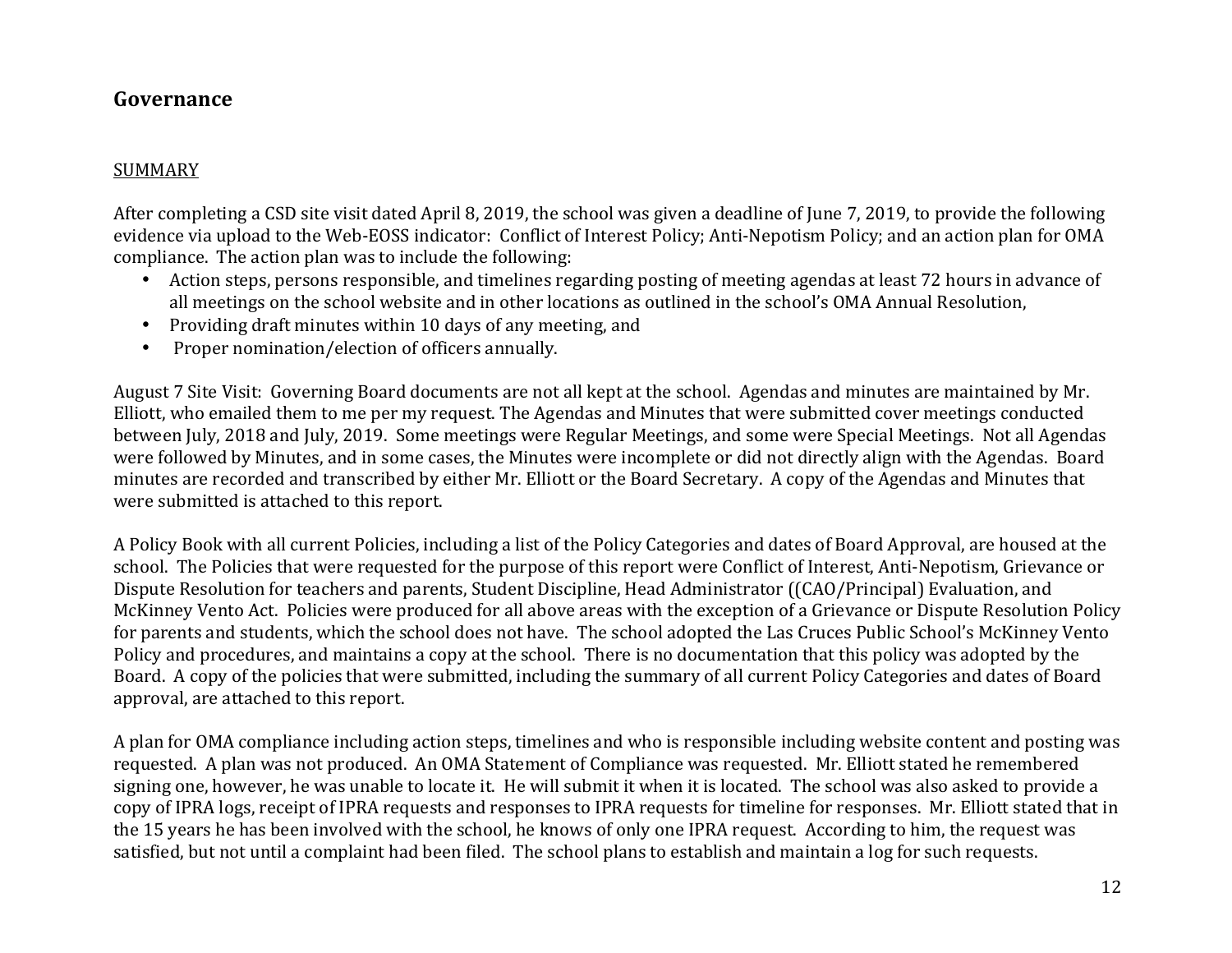The School's Bylaws were reviewed, and it appears that the Bylaws address many of the concerns stated above. The School does not follow them, however, in many cases.

See supporting details below:

| CSD April Site Visit Report: Items of                                                                                                                                                                                                                                                                             | Review of Bylaws                                                                                                                                                                                                                                                                                                                          | <b>August 7 Site Visit</b>                                                                                                                                                                                                                                                                                                                                                                                                                                                                                                                                                                                    |
|-------------------------------------------------------------------------------------------------------------------------------------------------------------------------------------------------------------------------------------------------------------------------------------------------------------------|-------------------------------------------------------------------------------------------------------------------------------------------------------------------------------------------------------------------------------------------------------------------------------------------------------------------------------------------|---------------------------------------------------------------------------------------------------------------------------------------------------------------------------------------------------------------------------------------------------------------------------------------------------------------------------------------------------------------------------------------------------------------------------------------------------------------------------------------------------------------------------------------------------------------------------------------------------------------|
| Concern<br>The CSD team was unable to review Conflict of<br>Interest Policy and Anti-Nepotism Policies as the<br>Policy Book was at the Governing Board<br>President's house.                                                                                                                                     | Bylaws state the School is the "Office of Record,"<br>and that all records of meeting, financial<br>activities, etc. shall be securely housed and<br>available for public inspection at this location.<br>Policy book kept in Registrar's office<br>Bylaws Amended - List of when<br>policies were amended with Policy<br>Book, some not. | Copies of the polices given were:<br>Code of Ethics and Conflict of Interest<br>$\bullet$<br>Nepotism<br>Meetings of GC - OMA<br>$\bullet$<br>A Grievance Procedures for Staff,<br>$\bullet$<br>including procedures and a Complaint<br>Form.<br>Principal Evaluation<br>$\bullet$<br>McKinney-Vento Policy and Procedures<br>$\bullet$<br>- booklet (Las Cruces Policy) - no<br>evidence that school adopted Las Cruces<br>policies<br>Orderly Conduct of Meetings (not<br>$\bullet$<br>requested but submitted)<br>There is no Grievance or No Dispute<br>$\bullet$<br><b>Resolution Policy for parents</b> |
| OMA - Public notice and agendas: The school<br>does not post notice of meetings or agendas at<br>the school or on the website at least 72 hours in<br>advance of the meetings. (Parents expressed<br>concerns in both October and April).<br>The 2017-18 Governing Board Observation<br>Form stated same concern. | Bylaws state the GC publishes an announcement<br>each June listing the annual schedule of GC<br>meetings. It states the announcement and<br>schedule shall be posted in a public place at<br>ALMA throughout the year and shall be<br>circulated to all appropriate media used to<br>announce meetings.                                   | Monthly meetings are posted in Public Notice of<br>the Las Cruces News 72 hours in advance. The<br>Website has not been maintained, so there is not<br>a consistent posting of meetings, etc. It is<br>presently being rebuilt.<br>Agendas are posted at the front desk,<br>which is stated in Las Cruces papers.<br>Mr. Elliott or various staff post the<br>$\bullet$<br>Agenda.<br>Newspaper and Board members are<br>$\bullet$<br>emailed notification of meetings - there<br>are no venues that are used to notify                                                                                       |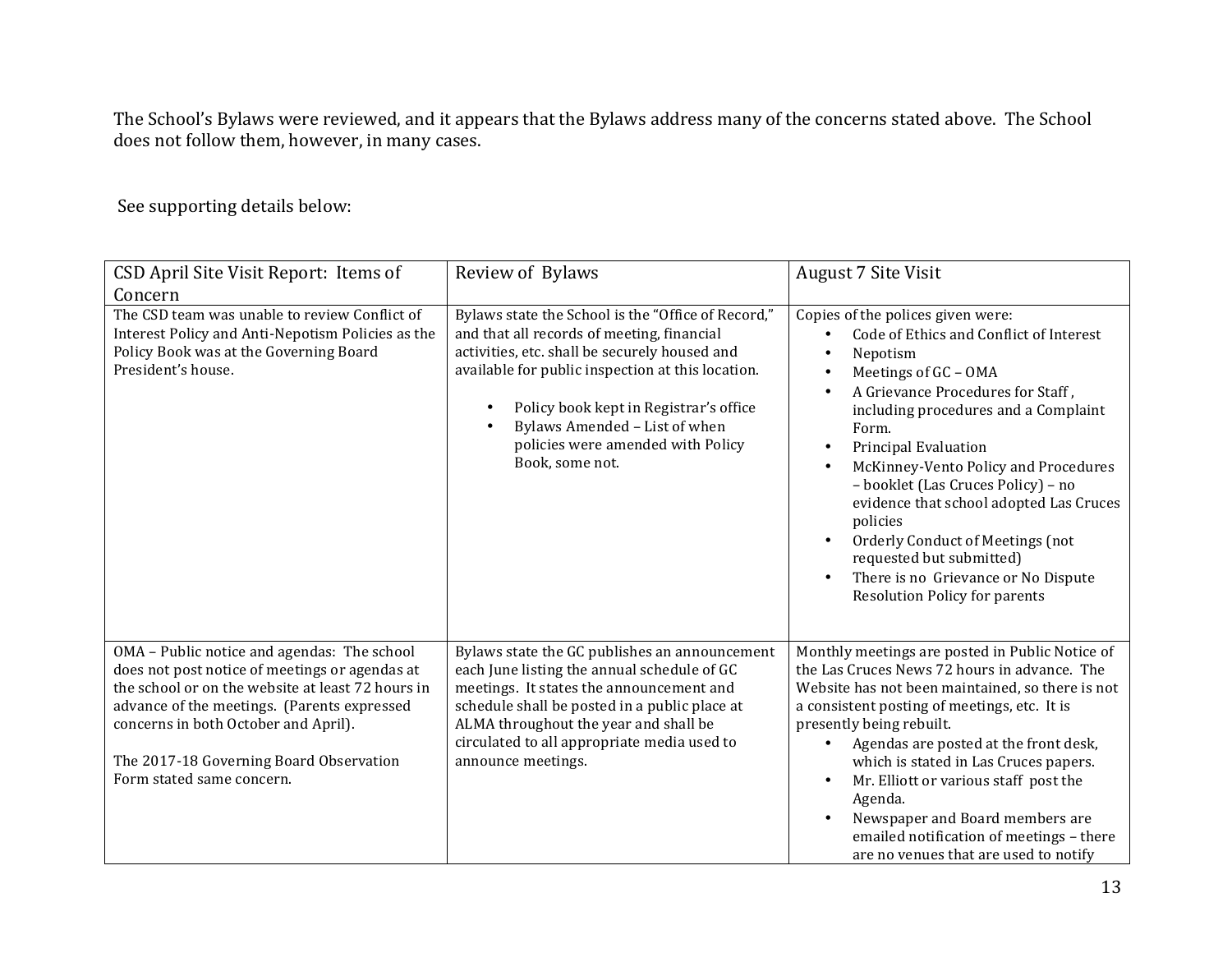|                                                                                                                                                                                                                                                                                                                                       |                                                                                                                                                                                                                                                                                                                       | families (i.e.: School Newsletters)<br>The school showed three Affidavits of<br>Publication from the Las Cruces Sun-<br>News for the months of April, May and<br>July. The Affidavits are attached to this<br>report.                                                                                                                                                                                                                                                                                                                                                                                                                                                                                  |
|---------------------------------------------------------------------------------------------------------------------------------------------------------------------------------------------------------------------------------------------------------------------------------------------------------------------------------------|-----------------------------------------------------------------------------------------------------------------------------------------------------------------------------------------------------------------------------------------------------------------------------------------------------------------------|--------------------------------------------------------------------------------------------------------------------------------------------------------------------------------------------------------------------------------------------------------------------------------------------------------------------------------------------------------------------------------------------------------------------------------------------------------------------------------------------------------------------------------------------------------------------------------------------------------------------------------------------------------------------------------------------------------|
| Notices nor agendas had not posted on the<br>website for this year (up until the time of the site<br>visit)                                                                                                                                                                                                                           | Bylaws state the Agendas will be published at<br>least 72 hours in advance of each meeting.                                                                                                                                                                                                                           | The website is currently being overhauled. The<br>use of the Website has been minimal because the<br>website had not been properly maintained.                                                                                                                                                                                                                                                                                                                                                                                                                                                                                                                                                         |
| OMA - Draft minutes of the meetings had not<br>been provided within 10 days of the date of the<br>meeting. The CSD could not complete the<br>Governing Board Observation Form at this site<br>visit as the DRAFT minutes were not available.<br>This was also listed as a concern on the 2017-18<br>Governing Board Observation Form. |                                                                                                                                                                                                                                                                                                                       | Draft of minutes are not posted per non-use of<br>website.<br>Council and staff members receive a copy of the<br>final DRAFT of the minutes via email with an<br>opportunity to provide input.<br>Mr. Elliott stated the school is presently three<br>meetings behind in posting the minutes.<br>Minutes submitted did not include minutes for<br>May, June, or July. He also stated that DRAFT<br>minutes are not always ready by board meeting.<br>If they not ready by the meeting, the meeting<br>minutes will reflect that. Although this practice<br>may have occurred in some cases, review of the<br>minutes did not indicate that the missing DRAFT<br>minutes were approved at a later date. |
| Election of Officers: at the January 21, 2019<br>meeting, the Board President opened<br>nominations for officer positions of Vice-<br>President, Secretary and Treasurer for one year<br>terms. Nominations for President were not<br>requested.                                                                                      | Bylaws state that anyone may nominate a<br>candidate, including him/herself, to fill any<br>vacancy among the GC voting members.<br>Nominations will be made by completion of the<br>official Governance Council Nomination Form<br>and submission to the GC in time for review at a<br>regular or special GC meeting | Mr. Elliott stated that his position had been<br>presented along with the other positions. The<br>January 21, 2019 minutes reflect that this was<br>the case.                                                                                                                                                                                                                                                                                                                                                                                                                                                                                                                                          |
| Head Administrator Evaluation: The Head<br>Administrator evaluation not yet completed by<br>April 2019 site visit. A faculty survey portion of<br>the evaluation was to occur in early April, and                                                                                                                                     | Bylaws do not address a Head Administrator<br>Evaluation, only the relationship with the Board<br>and who Head Administrator reports to.                                                                                                                                                                              | According to Mr. Elliott, there is not a consistent<br>form that has been used to evaluate the Head<br>Administrator. The evaluation of the previous<br>Head Administrator by the contracted evaluator                                                                                                                                                                                                                                                                                                                                                                                                                                                                                                 |